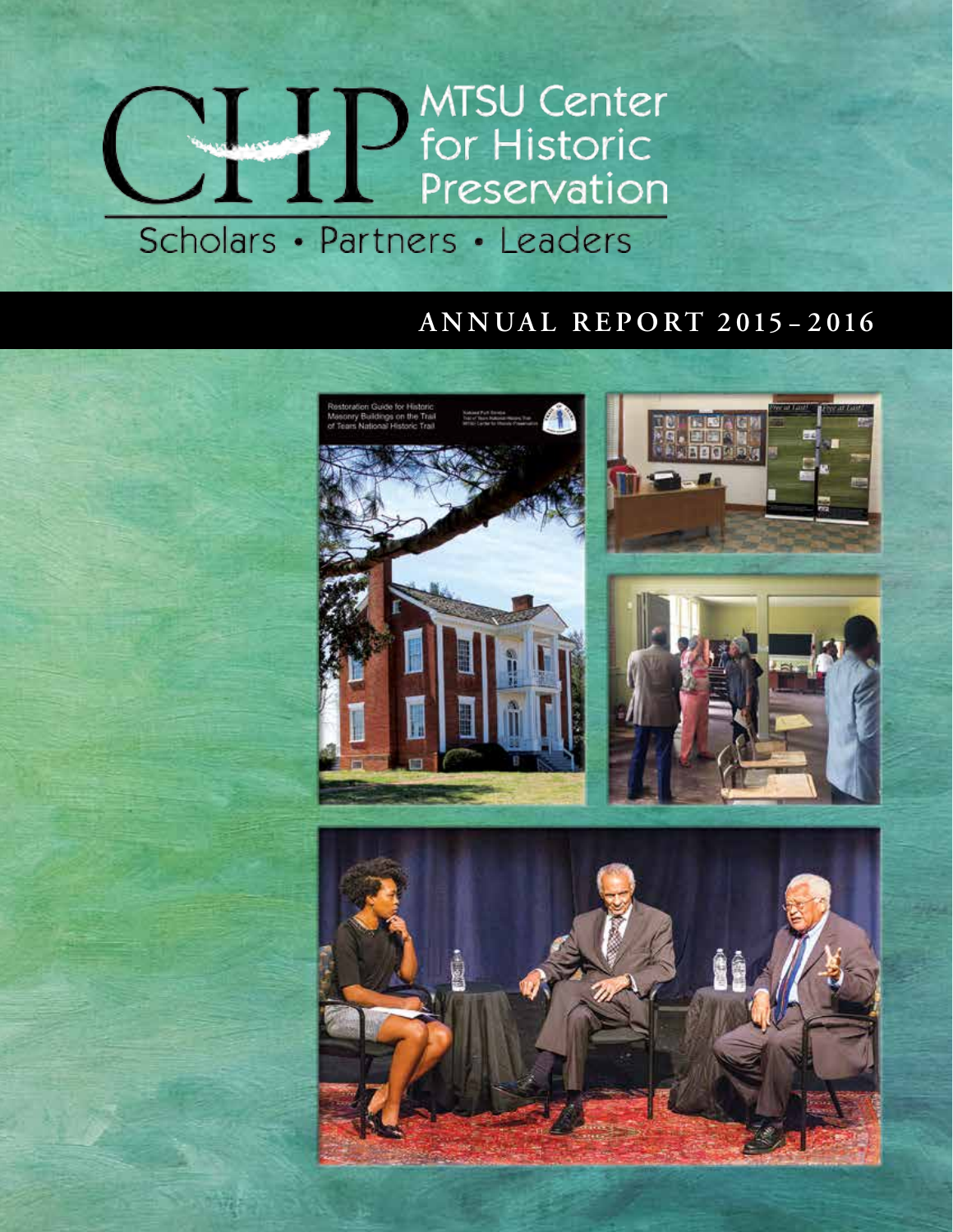#### **From the Director**

The Center for Historic Preservation had perhaps the most productive year of its existence, not measured by the amount of external funding, although that number was more than \$750,000, nor by the amount of publications (one university press book, multiple peer-reviewed chapters and articles), and not even by the number of its graduate assistants who graduated and moved to jobs in North Carolina, Mississippi, and Tennessee.

We measure our success by the communities we touch and by the students we influence, and as the pages of this report attest, it was a remarkable year, including a successful set of college and community forums on civic engagement with support from the National Endowment for the Humanities, prestigious awards, new battlefield land saved and interpretation installed at the Civil War Franklin battlefield park, an important symposium on the Massacre of 1866 in Memphis, new permanent exhibits at historic African American schools in Alabama and Tennessee, successful primary-source-centered teacher workshops statewide, cemetery-preservation workshops for students and the public, and significant new findings along the Cherokee Trail of Tears in Alabama and Missouri.

We traveled, a lot, but we learned so much from the communities of our region that the travel rarely seemed a burden but a joy to reach out, touch the actual physical past, and engage students with issues that shaped our nation. Thank you for the privilege of working with you on your needs and goals in history and historic preservation.

Sincerely,

Carroll Van West **Director** 



*Graduate students learn about RCA Studio A in Nashville as part of a class project.*



*Left to right, Marquita Reed, Tiffany Momon, Torren Gatson, Dr. Van West, and Annabeth Hayes at Colonial Williamsburg.*



*Group tour in Selma as part of the National Alliance of Preservation Commissions Forum.*

#### *Cover photos clockwise from top left:*

*Cover of the newly released* **Restoration Guide for Historic Masonry Buildings on the Trail of Tears National Historic Trail.**

*The Heritage Area's Emancipation and Reconstruction traveling exhibit on view at the Polk-Clark Enrichment Center in Milan, TN.*

*Opening of the CHP-designed exhibits at the Shiloh Rosenwald School in Macon County, AL.*

*CHP Graduate Research Assistant Aleia Brown, left, moderated the "No Voice, No Choice: The Voting Rights Act at 50" panel featuring the Reverend C.T. Vivian, center, and the Reverend James M. Lawson, right. Photo by J. Intintoli, MTSU Creative and Visual Services.*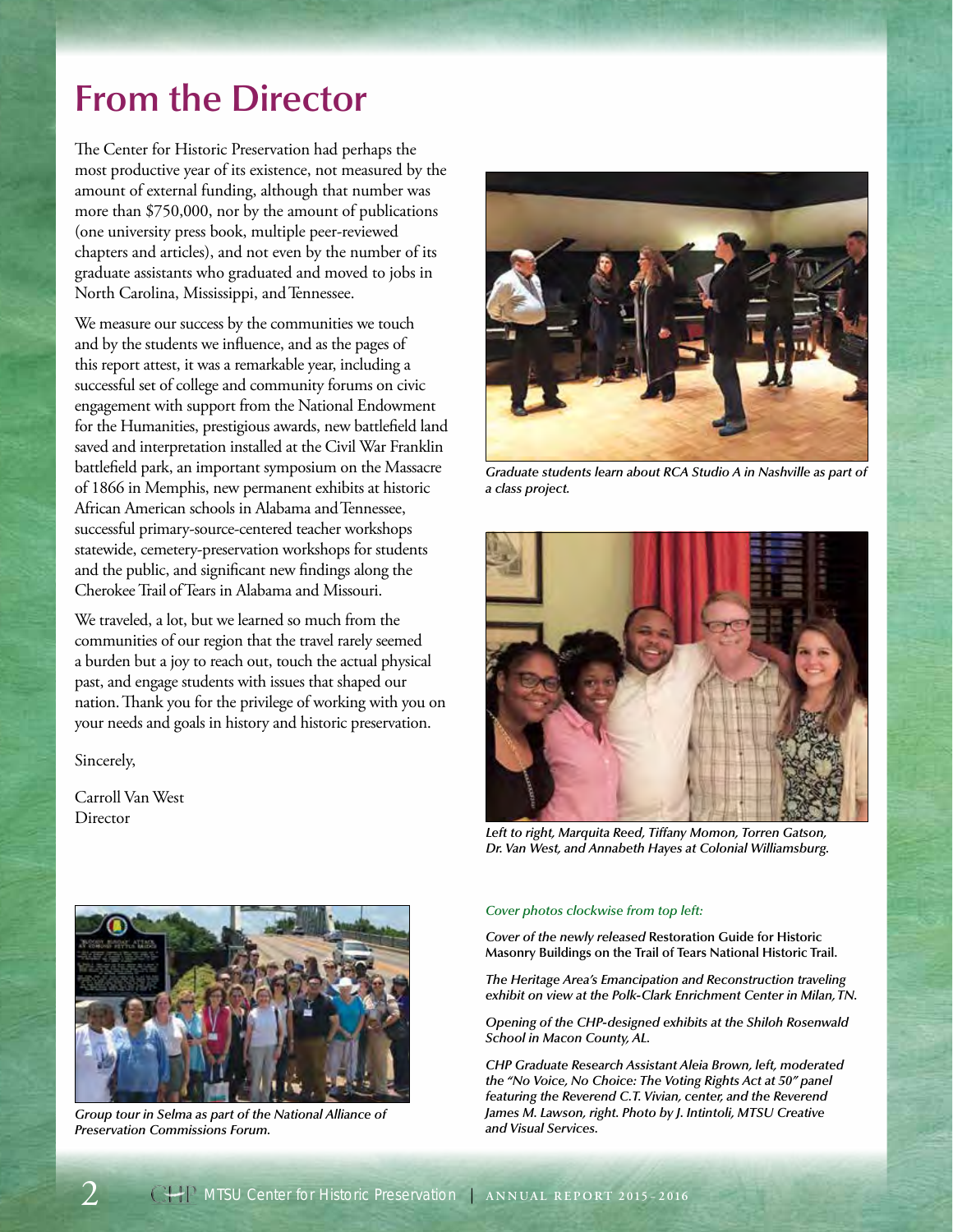#### **Our Programs**

**Field Study in American History** is our primary tool of engagement with a cross-section of American communities on their needs in history, historic preservation, and heritage development. We launched four new permanent exhibits at historic sites in Tennessee and Alabama. We carried out property research and field investigations from Virginia to Montana. We prepared historic preservation plans, sustainability studies, and National Register nominations as tools for teaching our next generation of graduate students.



The **Tennessee Civil War National Heritage Area (TCWNHA)** tells the whole story of America's greatest challenge, 1860-1875. Through Professional Services and Outreach, the Heritage Area provides leadership and support to organizations across Tennessee, creating

*Cemetery restoration workshop for graduate students at the Old City Cemetery in Murfreesboro, TN.*

opportunities for education, interpretation, preservation, and economic development. Through Collaborative Partnerships, organizations, local governments, and nonprofits can apply for 50/50 matching funds for all sorts of historic preservation and public programming projects. Our key local venue, the Heritage Center of Murfreesboro and Rutherford County, promotes best practices in historic preservation and heritage development and serves as the TCWNHA headquarters.

**Teaching with Primary Sources – Middle Tennessee State University (TPS-MTSU)** is a program of the Library of Congress that is administered for Tennessee educators by the CHP. Through its Web site and professional development events, TPS-MTSU provides high-quality, user-friendly materials that connect teachers to primary sources and outline specifically how to use these sources to move students towards higher-order thinking skills while fulfilling state curriculum standards.

Highlighting its commitment to community, scholarship, and outreach, the CHP continues to expand its **Digital Humanities** presence, while also training graduate students in new media tools for history. Digital humanities emphasize the approach and design of using interactive technologies to expand participation, access, and

dissemination of scholarship. The CHP's collaborative projects include *[Shades of Gray and Blue](http://www.civilwarshades.org/)*, *[Southern](http://digital.mtsu.edu/cdm/landingpage/collection/p15838coll4)  [Places](http://digital.mtsu.edu/cdm/landingpage/collection/p15838coll4)*, and *[Trials and Triumphs](http://digital.mtsu.edu/cdm/landingpage/collection/p15838coll7)*.

The **Trail of Tears National Historic Trail Field Study Project** provides technical assistance, research, and interpretation for significant historic resources and landscapes along a national trail that connects North Carolina to Oklahoma. We partner with the National Trails Intermountain Region of the National Park Service, Tennessee State Parks, the Trail of Tears Association, and the Native History Association on many of these projects.

The **American Democracy Project (ADP)** at MTSU is the university's program in support of national higher education objectives to increase civic learning and civic education across all disciplines. Institutions of higher learning are explicitly charged with teaching for curriculum and careers, but also for citizenship, to prepare the next generation of citizens for their critical roles in our participatory democracy. In the truest spirit of historic preservation, ADP works to sustain and advance the historic founding principles of our American democracy.

The **Tennessee Century Farms** program, created in 1975 by the Tennessee Department of Agriculture as part of the Bicentennial, has been assisted by the CHP since 1985. This documentary program collects and interprets Tennessee's agrarian history, honoring the dedication of families who have farmed the same land for at least 100 years.



*Rockdale Plantation in Georgia, a certified site along the Trail of Tears National Historic Trail.*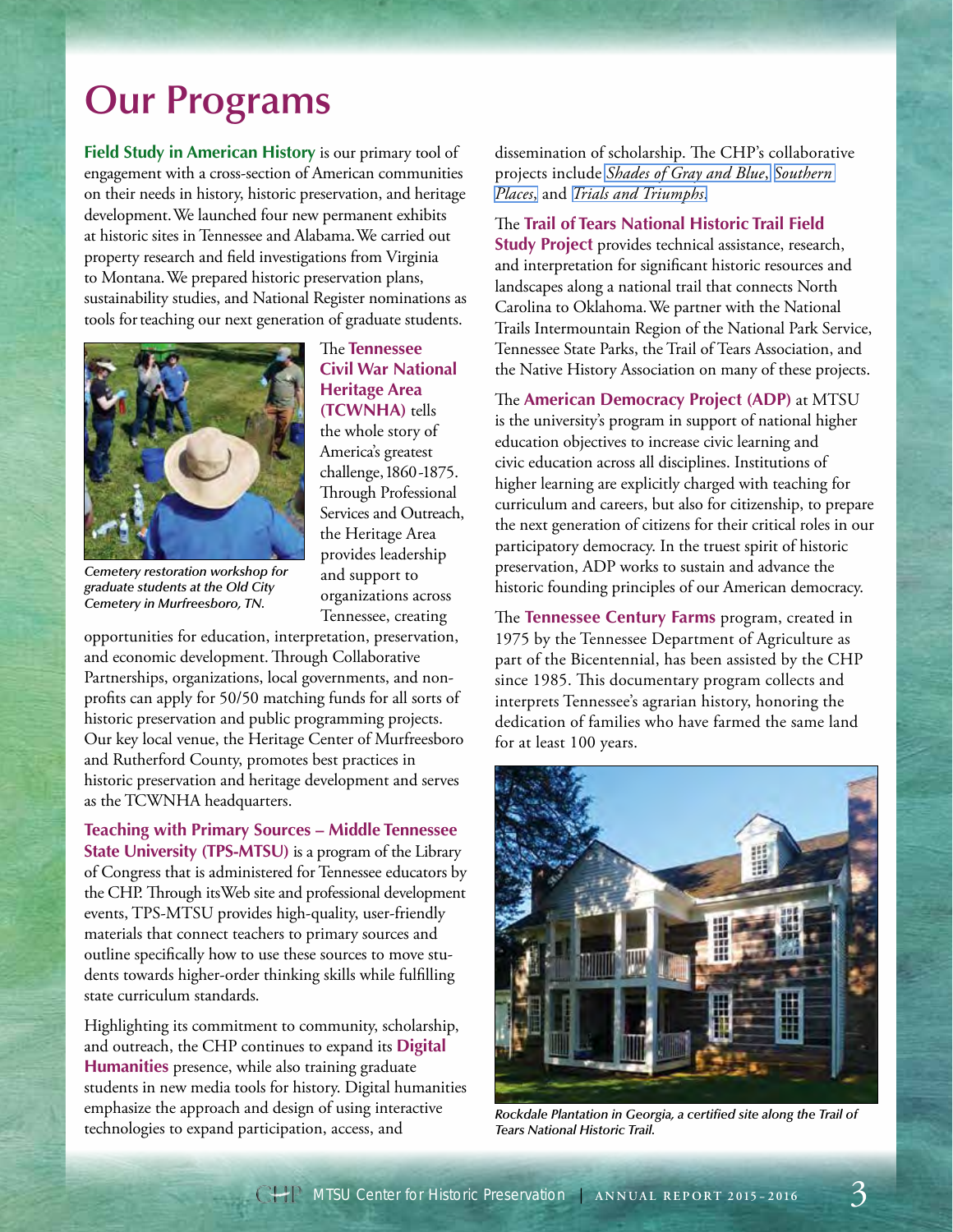## **State and National Leadership**

CHP director Dr. Carroll Van West received multiple honors, especially as the first historian to receive the MTSU Foundation's Career Achievement Award. As the honoree, West addressed MTSU's first-ever commencement



*CHP director Dr. Carroll Van West, joined by Kathy Jones of the MTSU Foundation and university president Sidney A. McPhee, received MTSU's Career Achievement Award in 2015 and acknowledged the tremendous support his nomination received from his current and former students.*

ceremony for graduate students in May 2016. Earlier that month, West received the Metro Historical Commission's 2016 Achievement Award for outstanding and multifaceted accomplishments contributing to Metropolitan Nashville's history and preservation. In June, he was awarded the Outstanding Individual Achievement Award for excellence in historic preservation from the Montana Preservation Alliance at a ceremony in Red Lodge, Montana. In the fall, the University of Tennessee Press pub-



lished his latest book, *Nashville Architecture*, a comprehensive look at the historic buildings of Tennessee's capital city. Together with Amy Kostine, West later in the year pub-

lished the *[Restoration Guide for Historic Masonry Buildings](http://www.mtsuhistpres.org/wp-content/uploads/2016/02/Restoration-Guide-for-HIstoric-Masonry-Buildings-on-the-TRTE-NHT-FINAL-PDF.pdf)  [on the Trail of Tears National Historic Trail](http://www.mtsuhistpres.org/wp-content/uploads/2016/02/Restoration-Guide-for-HIstoric-Masonry-Buildings-on-the-TRTE-NHT-FINAL-PDF.pdf)* for the National Park Service.

Under the auspices of the National Endowment for the Humanities (NEH) Bridging Cultures at Community Colleges program, Dr. Mary Evins's American Democracy Project convened workshops in July 2015 and 2016 in which scholars of history, philosophy, ethics, literature,

and religion guided community college faculty from throughout Tennessee in the benefits of including religious pluralism in diverse curricula for their students.

In September 2015, Trail of Tears project coordinator Amy Kostine published her final report, entitled *Reconnaissance, Documentation, and Assessments of Historic Buildings/ Structures Associated with the Trail of Tears National Historic Trail*, for the National Park Service.

Another 2015 event, sponsored by the American Democracy Project, brought Rev. James Lawson and Rev. C.T. Vivian to campus for Constitution Day to charge students to continue the work of building the beloved community for all in America. CHP doctoral graduate assistant Aleia Brown moderated the conversation between the two civil rights icons.

The Bradley Academy Museum and Cultural Center in Murfreesboro gave achievement awards to former assistant director Caneta Hankins and director Van West for their contributions to the museum over the years.

TPS-MTSU education specialist Kira Duke received recognition from the National Park Service for the workshop "Remembering the Memphis Massacre: Teaching Reconstruction's History with Primary Sources," a partnership with the University of Memphis and the National Civil Rights Museum.



*Graduate research assistants Taylor Stewart (second from right) and Sherry Teal (second from left) were honored at the MTSU College of Liberal Arts Awards Reception. Taylor received the National Society of the Colonial Dames of America in Tennessee scholarship from Ann Kelly of the Colonial Dames, and Sherry received the Dorothy Williams Potter scholarship in historic preservation, sponsored by the Tennessee Society of the Colonial Dames XVII Century, from Dorothy Potter of the Colonial Dames.*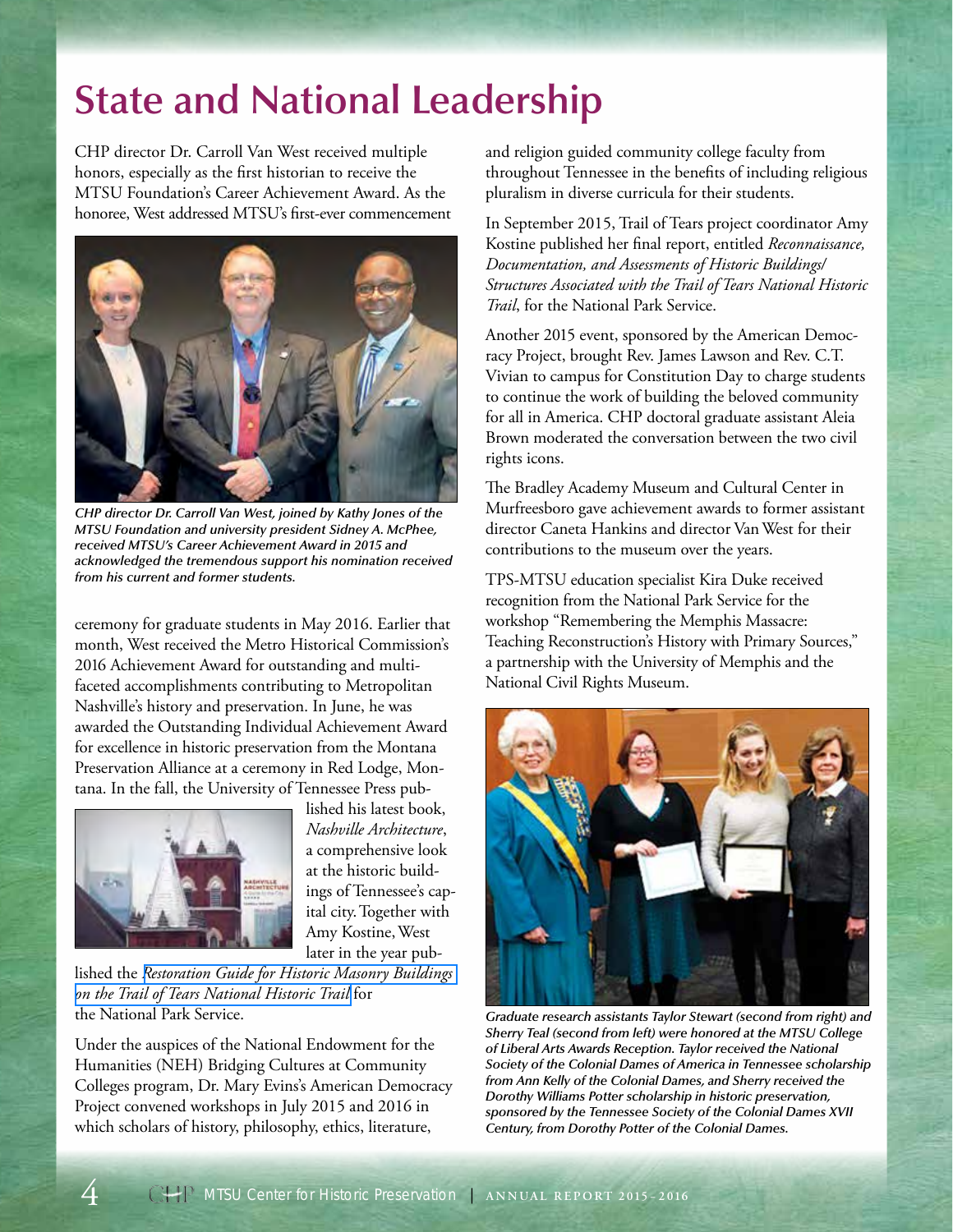#### **New Staff and New Initiatives**

We welcomed two new colleagues: Fieldwork Coordinator Ashley Brown and Programs Manager Lydia Simpson.

Ashley came from the National Park Service's Grand Portage National Monument on the international border



*(right) joined the Center for Historic* 

*Preservation in 2015-2016.*

between Minnesota and Ontario, where she completed a National Register of Historic Places Traditional Cultural Property (TCP) nomination on the Ojibwe's use of Isle Royale, Michigan. She brings expertise in documenting and public programming

for traditional cultural properties, as well as superb skills in electronic data bases. She has launched CHP accounts on Twitter, [@MTSU\\_CHP,](https://twitter.com/mtsu_chp) and Instagram, [MTSU\\_CHP.](https://www.instagram.com/mtsu_chp/) 

Lydia, who is a Ph.D. candidate in Public History at MTSU, like Ashley works with a wide range of projects, from those of the Tennessee Civil War National Heritage Area to properties of recent historical significance. Lydia brings prior experience from Stones River National Battlefield as well as the development of GIS data bases to her work. Her pending dissertation addresses the rayon company mill town of Riverside near Rome, Georgia.

The Center's TCWNHA program introduced more media presentations into its public programming. Highlighting

The Northeast Nashville History Project, a partnership between the CHP, First Baptist Church East Nashville (FBCEN), and Nashville Public Library Special Collections, was launched in 2015 when CHP director Van West was invited to assist the Metropolitan Nashville Historical Commission in assessing historic properties north of East Nashville's fast-developing Main Street corridor. Dr. West and CHP graduate assistant Denise Gallagher Fisher created a driving tour brochure, *[Places,](https://www.facebook.com/1683552345220160/photos/?tab=album&album_id=1740578656184195)  [Spaces, and Voices](https://www.facebook.com/1683552345220160/photos/?tab=album&album_id=1740578656184195)*, to capture important community landmarks. Community members Sam McCullough and Leslie Boone worked with Gallagher Fisher to organize a series of history days to capture images and stories from community elders. The project has received a \$2500 grant from the National Humanities Alliance to extend the work.

*[Trials and Triumphs: Tennesseans Search for Citizenship,](http://digital.mtsu.edu/cdm/landingpage/collection/p15838coll7)  [Community, and Opportunity](http://digital.mtsu.edu/cdm/landingpage/collection/p15838coll7)* is being expanded into *[Trials, Triumphs, and Transformations](http://dsi.mtsu.edu/collections)*, in partnership with the James E. Walker Library's Digital Initiatives program. Materials related to immigration, agriculture, industry, and the impact of federal programs will be added, as will new lesson plans.

Under the leadership of Dr. Stacey Graham and in partnership with the National Center for Preservation Technology and Training, we hosted cemetery-conservation workshops for the first time. Students learned the basics of cemetery conservation and then assisted the Tennessee communities of Murfreesboro, Columbia, and Alexandria in cleaning gravestones.

that effort was a partnership with Nashville Public Television to develop and produce a 30-minute documentary *[First Black Statesmen:](http://video.wnpt.org/video/2365665470/)  [Tennessee's Self-Made Men](http://video.wnpt.org/video/2365665470/)*, which considered key issues coming out of the Civil War and Reconstruction period, especially the meaning of citizenship.

The Center's TPS-MTSU program emphasized similar themes with a summer teacher institute on citizenship in the post-Civil War period and the long history of the civil rights movement. In June 2016, "Tennessee in the New South: Politics and Progressivism" explored issues of industrialization, agricultural innovations, and new opportunities and realities for Tennesseans in the late nineteenth century.



*The team working on the Northeast Nashville History Project.*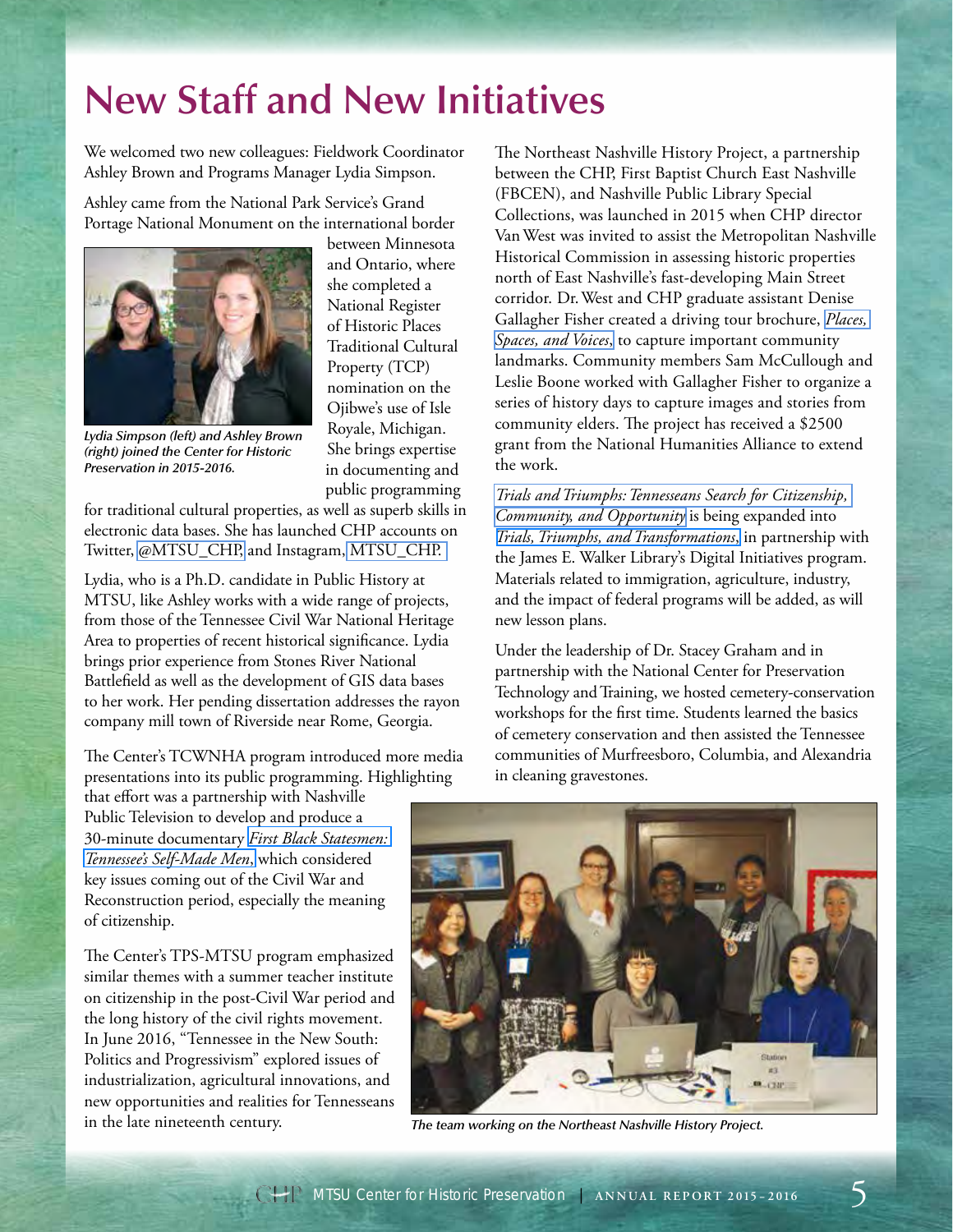# **Outreach by the CHP**

The partnership between the Tennessee Department of Tourist Development and the Tennessee Civil War National Heritage Area in support of the Tennessee Civil



*Heritage Area staff contributed to the expansion of the Civil War Trails program across Tennessee.*

War Trails program concluded another successful year. The Heritage Area team wrote text for additional markers across the state in this community-based program, for a total of 350 markers in 84 of Tennessee's 95 counties.

We began an ongoing partnership with the Metro Nashville Parks & Recreation Department on a heritage development plan for the Moore Farm at the future Southeast Park in Antioch. Staff and graduate students have spent many hours at this intact twentieth-century farm in Antioch, assessing preservation needs, surveying the buildings (including the 1930s farmhouse, 1950s ranch house, and outbuildings), inventorying the furnishings and other objects in the houses, researching the history of the farm and its owners, and documenting the cultural landscape that spans from the early nineteenth century to today.

We worked with several communities on new interpretive and heritage tourism materials. *[Commu](http://www.mtsuhistpres.org/wp-content/uploads/2016/02/Maury-County-African-American-tour-final.pdf)[nities and Legacies: Maury County's African American](http://www.mtsuhistpres.org/wp-content/uploads/2016/02/Maury-County-African-American-tour-final.pdf)  [History, A Driving Tour](http://www.mtsuhistpres.org/wp-content/uploads/2016/02/Maury-County-African-American-tour-final.pdf)* resulted from a partnership with the African American Heritage Society of Maury County. Staff and graduate students researched churches, schools, businesses, lodges, and cemeteries with community members.

We completed a heritage tourism assessment for Owingsville, Kentucky, and created two bannerstand exhibits about this early transportation crossroads and seat of government for Bath County. Mayor Gary Hunt asked the CHP for guidance, so staff and graduate students worked with the community to create a marketing plan and new interpretive materials.

*[Preserving African American Historic Places: Suggestions and](http://www.mtsuhistpres.org/wp-content/uploads/2016/02/Preserving-African-American-Historic-Places.pdf)  [Sources](http://www.mtsuhistpres.org/wp-content/uploads/2016/02/Preserving-African-American-Historic-Places.pdf)*, available on the CHP's Web site, provides readers with a myriad of resources useful for the preservation and interpretation of historic places. The guide also features contextual essays for these places, with sections on cemeteries, churches, schools, businesses, lodges, farms, houses, and neighborhoods. With links to digital

resources, *Preserving African American Historic Places* covers such topics as heritage tourism, collections care, fundraising, and museum management.

We also completed *[Historic African American Schools of](http://www.mtsuhistpres.org/wp-content/uploads/2015/12/WestTNAfricianAmerSchools-Final.pdf)  [West Tennessee: A Driving Tour](http://www.mtsuhistpres.org/wp-content/uploads/2015/12/WestTNAfricianAmerSchools-Final.pdf)*. The brochure provides short histories and photographs of eight schools that served black students during the twentieth century and remain on the landscape today.

Outreach to rural areas continued apace. We worked with community members in Athens, TN, and the Southeast Tennessee Development District to develop a preservation plan for the historic African American Beth Salem Presbyterian Church and Cemetery. The TCWNHA partnered with the Battle of Parkers Crossroads Association to create "The Effect of the American Civil War in Henderson County," an expansion of the visitor center's panel-based exhibit to include artifacts. TPS-MTSU partnered with the Tennessee State Library and Archives, Tennessee Technological University, Alvin C. York State Historic Site, and the Sergeant York Patriotic Foundation for a World War I Teacher Institute that paired local history with primary sources. Also, during the 2016 fiscal year, the CHP certified a total of 40 new Century Farms across the state.



*One of the new exhibit panels created in partnership with the city of Owingsville, KY.*

The American Democracy Project and Tennessee community colleges partnered throughout the academic year to cofacilitate faculty learning communities to enhance curricula to not only teach for diversity but assist students in engaging directly in relational learning for diversity.

The Metropolitan Historical Commission and the CHP are working on a National Register of Historic Places nomination to document the history of the Smith-Carter Home in Madison, TN. This project continues our effort to document Nashville's rich musical heritage.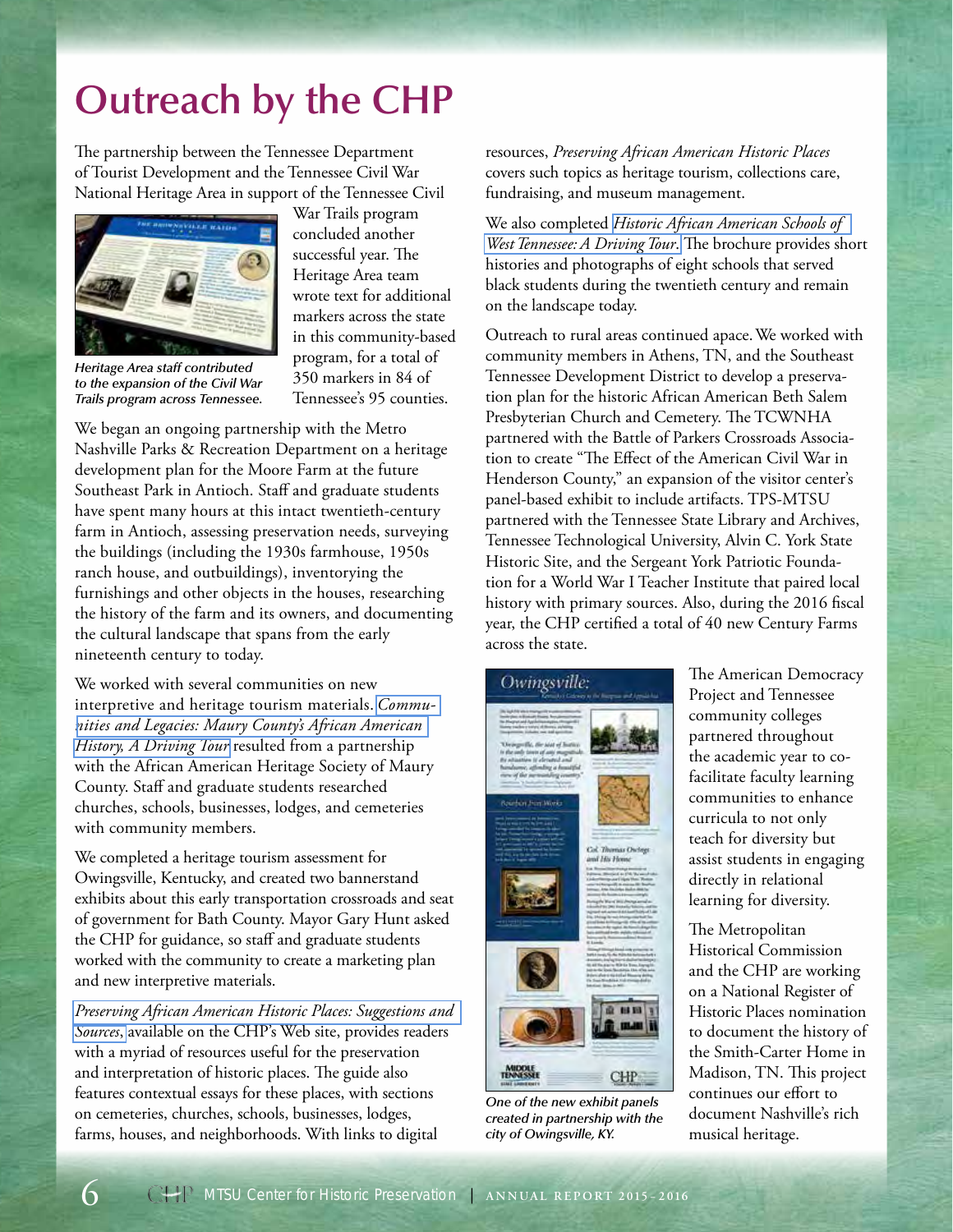#### **Our Students**

On Constitution Day 2015, graduate research assistant **Aleia Brown** served as moderator of the "No Voice, No Choice: The Voter Registration Act at 50" panel featuring the legendary civil rights leaders James M. Lawson and C.T. Vivian.

Graduate research assistants **Jenna Stout** and **Sherry Teal** helped create seven new exhibit panels for Red



Clay State Historic Park in Cleveland, TN. The exhibit panels focus on Cherokee government and removal, and feature titles written in Cherokee

*Sherry Teal, right, and Kate Sproul assess buildings on the Moore Farm in Nashville.*

syllabary. The panels were installed in time for a historic Tri-Council meeting held at the park for all three federally recognized Cherokee tribes.

**Ethan Morris**, TPS-MTSU graduate research assistant for Fall 2015, presented his lesson plan, ["Fights, Freedom, and Fraud: Voting Rights in the](http://library.mtsu.edu/tps/lessonplans&ideas/Lesson_Plan--Voting_Rights_in_the_Reconstruction_Era.pdf)  [Reconstruction Era," a](http://library.mtsu.edu/tps/lessonplans&ideas/Lesson_Plan--Voting_Rights_in_the_Reconstruction_Era.pdf)t the Tennessee History for Kids Tent Revival. This lesson plan analyzes the complicated history of voting rights during Reconstruction and includes a close reading of the Fourteenth Amendment.

**Torren Gatson** and **Marquita Reed** worked with the McLemore House Museum in Franklin to research, write, and fabricate an 8-panel pop-up exhibit documenting Harvey McLemore and his family's journey from slavery to freedom, as well as the history of the Reconstruction-era Hardbargain neighborhood.

**Denise Gallagher Fisher** and **Sherry Teal** worked with Northeast Nashville neighborhood leaders to organize a community history digitizing project. Digital humanities fellow Susan Knowles and graduate student volunteers welcomed participants to share historic materials in digital form.

Graduate student **Annabeth Hayes** completed the Rosenwald School collection for the *[Southern Places](http://digital.mtsu.edu/cdm/landingpage/collection/p15838coll4)* digital collection, while undergraduate volunteer **Kim Cherry** wrote architectural descriptions for African American schools and churches in Nashville, Memphis, and Chattanooga.

**Taylor Stewart** returned to her Alabama roots to research Crumptonia, a historic house in Dallas County, for nomination to both the state and national registers. She discovered that the property was, at one time, home to Washington B. Crumpton (1842-1926), an influential preacher and member of the Alabama Baptist Convention.

For the Tennessee State Museum, CHP graduate assistant **Noel Harris** created a Web version of the exhibition *I Have a Voice: Tennessee's African American Musical Heritage*, created in partnership with the Tennessee Performing Arts Center.

**Jenny Andrews** wrote a *[Southern Rambles](https://chpblog.org/2016/06/16/the-paper-trail-at-the-moore-farm-in-nashville/)* blog post about the many paper treasures she has found while serving as the graduate research assistant for the Moore Farm project, and she acted as the CHP's representative during a clean-up day at the farm by the accounting firm Deloitte.

As the 2015-2016 graduate research assistant for the American Democracy Project, **Grace Allen** contributed to the success of Constitution Day, an annual celebration at MTSU that involves readings of the Constitution across campus and public programming.

Working on heritage development projects with the Tennessee Department of Tourist Development, **Ginna Foster Cannon** attended the Appalachian Gateway Communities Regional Workshop offered by the Conservation Fund in partnership with the Appalachian Regional Commission, the National Endowment for the Arts (NEA), and South Arts, Inc. in Berea, Kentucky.

In helping advance the CHP's involvement with international historic preservation, **Michael Fletcher** served as a teaching assistant for Dr. Stacey Graham's study abroad class in Scotland.



*Graduate research assistant Ethan Morris presents at a TPS-MTSU teacher workshop in Murfreesboro, TN.*